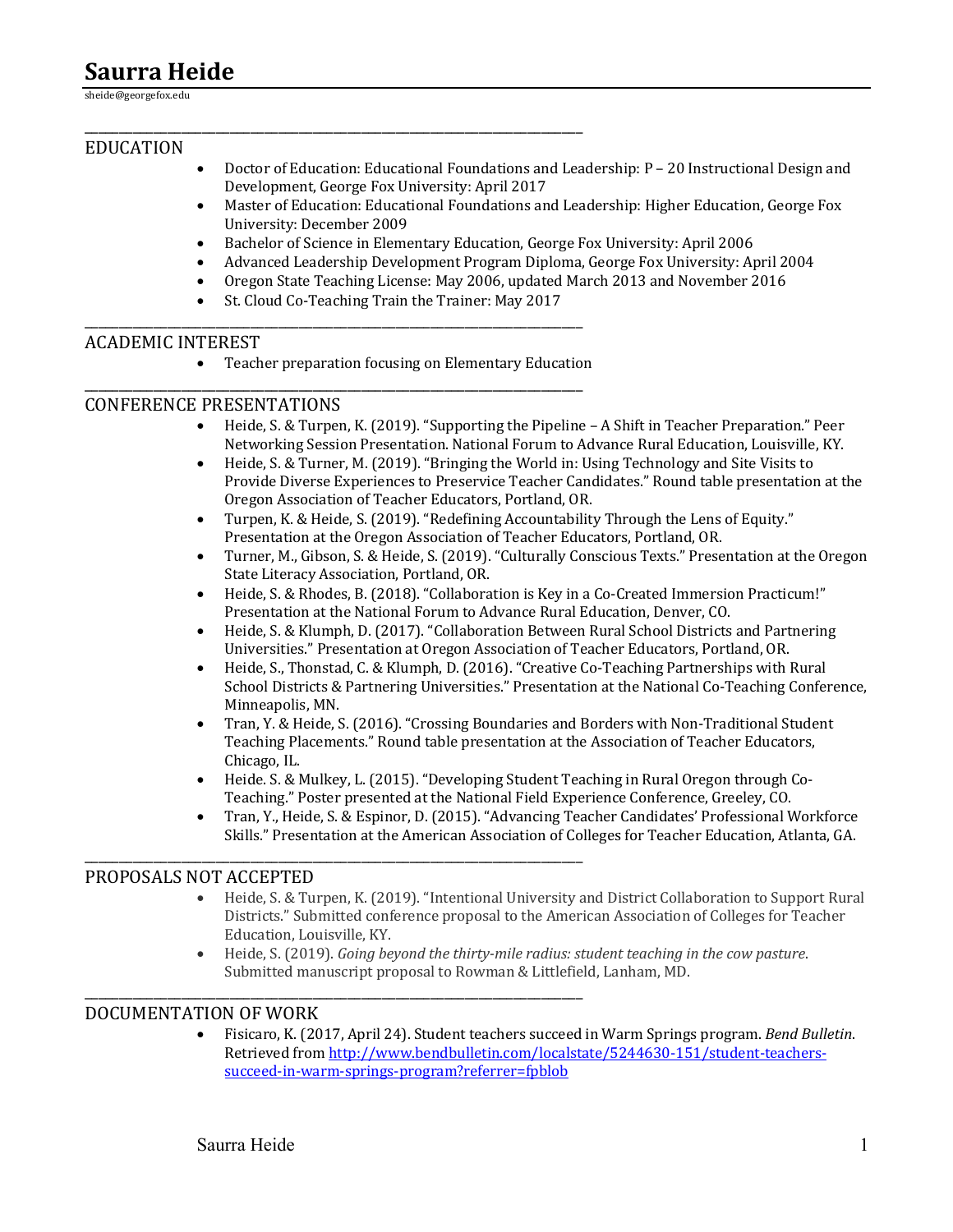#### DOCTORAL DISSERTATION

• Heide, S. (2017). *Tillamook School District / George Fox University collaborative partnership: An immersion practicum in a rural school district* (Doctoral dissertation). Retrieved from http://digitalcommons.georgefox.edu/edd/95

#### MASTER'S THESIS

• Program Evaluation for the Association for Christians in Student Development: Summer 2009

#### AWARDS

- Employee of the Month, George Fox University
- Academic Deans List, George Fox University

\_\_\_\_\_\_\_\_\_\_\_\_\_\_\_\_\_\_\_\_\_\_\_\_\_\_\_\_\_\_\_\_\_\_\_\_\_\_\_\_\_\_\_\_\_\_\_\_\_\_\_\_\_\_\_\_\_\_\_\_\_\_\_\_\_\_\_\_\_\_\_\_

\_\_\_\_\_\_\_\_\_\_\_\_\_\_\_\_\_\_\_\_\_\_\_\_\_\_\_\_\_\_\_\_\_\_\_\_\_\_\_\_\_\_\_\_\_\_\_\_\_\_\_\_\_\_\_\_\_\_\_\_\_\_\_\_\_\_\_\_\_\_\_\_

\_\_\_\_\_\_\_\_\_\_\_\_\_\_\_\_\_\_\_\_\_\_\_\_\_\_\_\_\_\_\_\_\_\_\_\_\_\_\_\_\_\_\_\_\_\_\_\_\_\_\_\_\_\_\_\_\_\_\_\_\_\_\_\_\_\_\_\_\_\_\_\_

\_\_\_\_\_\_\_\_\_\_\_\_\_\_\_\_\_\_\_\_\_\_\_\_\_\_\_\_\_\_\_\_\_\_\_\_\_\_\_\_\_\_\_\_\_\_\_\_\_\_\_\_\_\_\_\_\_\_\_\_\_\_\_\_\_\_\_\_\_\_\_\_

• Nomination for the C.W. Perry Servant Leader of the Year Award, George Fox University

## LEADERSHIP AND EXPERIENCE IN HIGHER EDUCATION

# **George Fox University, Newberg, OR:**

# **Assistant Professor** *Assistant Professor August 2016-Present*

- Lead Adult Degree Completion Elementary Education Cohort (ELEd).
- Supported group of students through formative edTPA.
- Supervised teacher candidates in their full-time student teaching practicum.
- Supported struggling teacher candidates in their student teaching practicum.
- Served on the CAEP standard 4 team.
- Mentored adjuncts who taught in the ELEd Degree Completion program.
- Co-Taught ELED 371 Curriculum and Assessment.
- Taught & Co-Taught ELED 324 Trends and Methods in Early Childhood Education.
- Taught ELED 260 Teaching, Schooling, and Learning.
- Co-Taught EDUC 324 Trends and Methods in Early Childhood Education.
- Taught & Co-Taught ELED 414 Reading and Writing with the Common Core Subjects.
- Co-Taught ELED 480 Classroom Assessment: Assessing and Planning for all Learners.
- Taught MEDU 510 Foundations of Educational Practice.
- Co-Taught ELED 485 Special Topics
- Co-Taught ELED 413 Reading and Writing Methods I
- Taught ELED 490 Senior Seminar.
- Taught edTPA and supported students in ELED 375 Student Teaching I & Classroom Management.
- Supported students in ELED 475 Classroom Teaching II.
- Supported director of the ELEd program.
- Reviewed applications and participated in ELEd group interviews.
- Engaged in ELEd redesign process (2017-2018 academic year and Spring 2019-Fall 2019)
- Recruited for the ELEd program.
- Met with P-12 school district administrators to promote the ELEd program.
- Co-facilitated the Warm Springs visitation day.
- Maintained partnerships with local school districts.
- Participated in Pathways meetings with community colleges, universities, and school districts.
- Represented the university with TeachOregon as the site coordinator.
- Co-organized the TeachOregon job fair.
- Co-created and facilitated Co-Teaching workshops with TeachOregon PAC district partners.
- Participated in Clinical Placement Summit.
- Recruited candidates to participate in Tillamook Model Spring 2020.
- Recruited and supported candidate(s) who participated in Tillamook Model Spring of 2019 & Spring 2020.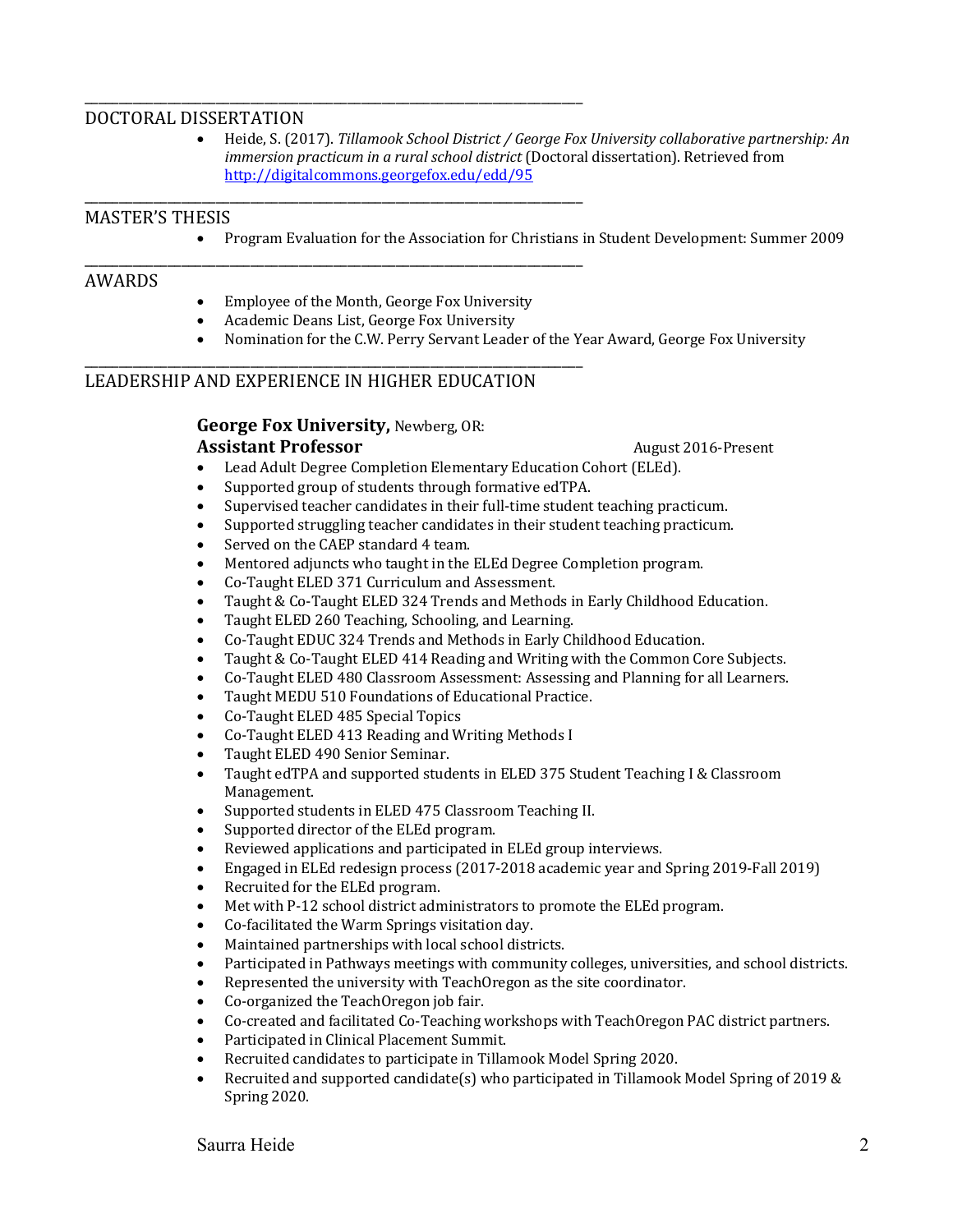## LEADERSHIP AND EXPERIENCE IN HIGHER EDUCATION Continued

\_\_\_\_\_\_\_\_\_\_\_\_\_\_\_\_\_\_\_\_\_\_\_\_\_\_\_\_\_\_\_\_\_\_\_\_\_\_\_\_\_\_\_\_\_\_\_\_\_\_\_\_\_\_\_\_\_\_\_\_\_\_\_\_\_\_\_\_\_\_\_\_

- Co-created and co-facilitated Co-teaching workshops with Teacher Education Associate in Tillamook.
- Supported teacher candidates who participated in the Tillamook Model Spring 2017.
- Coordinated field experiences for Early Childhood Methods course.

# **George Fox University, Newberg, OR:**

# **Associate Director of Clinical Practices 1998** *July 2013-August 2016*

• Established and maintained partnerships with local school districts.

- Coordinated and managed teacher candidate placements and practicum experiences.
- Represented the university with the Portland Metro Education Partnership (PMEP).
- Represented the university with TeachOregon as the site coordinator.
- Coordinated communication between schools and their teacher candidates.
- Regularly attended faculty and leadership team meetings.
- Supported university supervisors through training, communication, and online data base system.
- Supported strategic partnerships and grant management.
- Co-organized events such as mock interviews, the TeachOregon job fair, and the Diversifying the Teacher Workforce event.
- Co-created and facilitated Co-Teaching workshops with TeachOregon PAC district partners.
- Supported the College of Education Consortium.
- Coordinated university supervision for teacher candidate placements.

## **Linn Benton Community College, Albany, OR:**

**Graduate Student Intern,** Linn Benton Community College, Albany, OR Sept.-Dec. 2008

- Gained knowledge of how the Director of Student Life and Leadership worked with students oneon-one and in whole-group settings.
- Observed how the Director of Student Life and Leadership oversaw projects the students created and implemented on campus meetings with and mentorships of students.
- Supervised students at conferences as substitute advisor of the Associated Student Government.

# ELEMENTARY TEACHING HISTORY

## **Greater Albany Public School District, Albany, OR:**

**Teacher,** Central Elementary School, Albany, OR September 2007- June 2013

\_\_\_\_\_\_\_\_\_\_\_\_\_\_\_\_\_\_\_\_\_\_\_\_\_\_\_\_\_\_\_\_\_\_\_\_\_\_\_\_\_\_\_\_\_\_\_\_\_\_\_\_\_\_\_\_\_\_\_\_\_\_\_\_\_\_\_\_\_\_\_\_

- Third Grade Teacher 2012-June 2013; Second/Third Grade Blend Teacher 2007-2009 and 2010-2012; Fourth Grade Teacher 2009-2010 School Years at Central Elementary School.
- Taught Oregon State Standards at each grade level in all subject areas.
- Created and implemented lesson plans for math, language arts, writing, social studies, science, art, and physical education.
- Served as Talented and Gifted (TAG) Coordinator; testing students, building files, overseeing implementation of PEP, provided teacher support and resources, attended district meetings.
- Researched best practices, methodologies, assessments, and documentation of school districts throughout the nation, making changes to the Greater Albany Public School District's Talented and Gifted (TAG) program, as a member of the Talented and Gifted Sub Committee.
- Provided leadership as Positive Behavior Intervention and Supports (PBIS) Facilitator; met with educational representatives to analyze student behavior data, created and implemented systems to encourage positive student behavior and establish a student leadership team.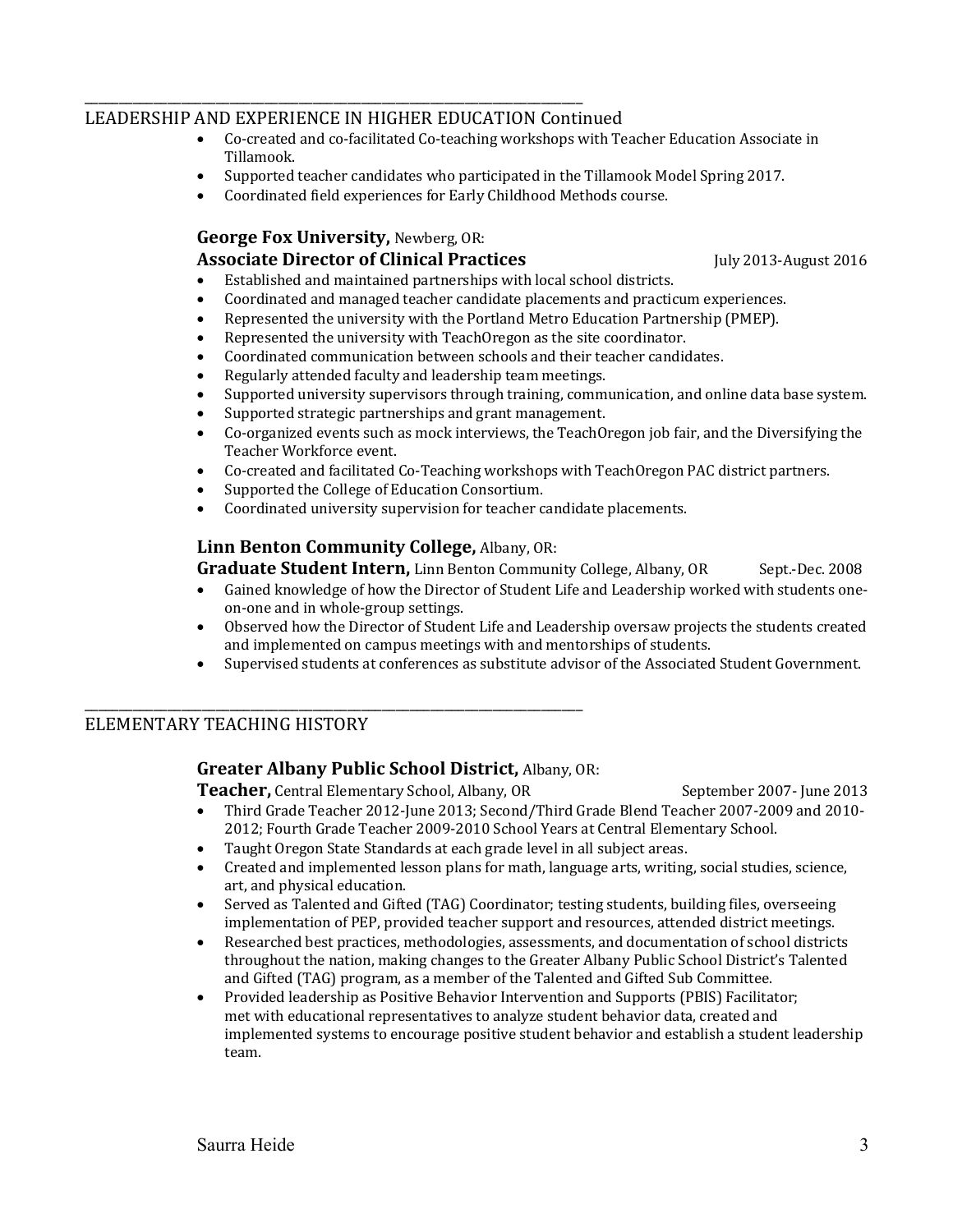## ELEMENTARY TEACHING HISTORY Continued

\_\_\_\_\_\_\_\_\_\_\_\_\_\_\_\_\_\_\_\_\_\_\_\_\_\_\_\_\_\_\_\_\_\_\_\_\_\_\_\_\_\_\_\_\_\_\_\_\_\_\_\_\_\_\_\_\_\_\_\_\_\_\_\_\_\_\_\_\_\_\_\_

- Attended biannual meetings of the Site Council to review and approve the goals for the school year; projected future budget constraints and offered possible solutions; acted as a liaison between the administration and staff.
- Attended meetings and planning sessions of the Report Card Committee to create the District Report Card (DRC), communicate feedback, explain to parents how the DRC gauges students meeting the State Benchmarks in all academic areas and prepare staff development sessions about the DRC.
- Reviewed health curriculums with teachers from around the district determining which program best suited the district's needs.

#### **Part Time Music Teacher,** Clover Ridge Elementary School, Albany, OR Oct. 2006-June 2007

- Met Oregon State Standards for kindergarten-fifth grade in performing arts and music.
- Created and implemented lesson plans using the curriculum, "Spotlight on Music."
- Organized three music programs for specific grade levels.

## **Part Time 4<sup>th</sup> Grade Teacher**, Central Elementary School, Albany, OR Sept. 2006-June 2007

- Collaborated with additional Fourth Grade Teacher.
- Prepared and taught lessons for language arts and physical education; taught prepared lesson plans with modifications as necessary.

**Substitute Teacher,** Greater Albany Public School District, Albany, OR Sept. 2006-June 2007

• Substituted as teacher for Kindergarten–Fifth Grade.

#### **Sherwood School District, Sherwood, OR:**

\_\_\_\_\_\_\_\_\_\_\_\_\_\_\_\_\_\_\_\_\_\_\_\_\_\_\_\_\_\_\_\_\_\_\_\_\_\_\_\_\_\_\_\_\_\_\_\_\_\_\_\_\_\_\_\_\_\_\_\_\_\_\_\_\_\_\_\_\_\_\_\_

**Student Teacher, J. Clyde Hopkins Elementary School, Sherwood, OR** 

• Full Time student teacher of 29 first grade students. Jan.-April 2006

Part Time student teacher of 22 fourth grade students. Sept.-Dec. 2005

## VOLUNTEER WORK/SERVICE

- Served at Interim Chair of Teacher Education Committee (Spring 2018)
- Served as Chair of Teacher Education Committee (Summer 2018 Spring 2020)
- Served on the ELEd Teacher Education Committee (Fall 2019-Present)
- Co-facilitated Co-Teaching training for Teacher Education Associates
- Served on hiring committee for ELEd Professor (Summer 2020)
- Served on hiring committee for Undergraduate Math Education Professor (Spring 2019)
- Served on hiring committee for Assistant Professor of Education Curriculum Development and Assessment (Fall 2018)
- Served on hiring committee for Literacy Professor (Spring 2018)
- Undergraduate Scholarship Competition
- Participated in Oregon Department of Education Mentoring Network Meetings (Spring 2018-Present)
- Supported Oregon Department of Education Mentoring Network in hosting the Higher Education Summit at the George Fox Portland Center (Spring 2019)
- Supported Oregon Department of Education Mentoring Network in hosting Experienced Beginning Teacher Mentor Conference at the George Fox Portland Center (Spring 2019)
- Volunteer at Grace Chapel as Substitute Preschool Teacher (Summer 2018 Present)
- City Team volunteer food service (2014)
- Speaker at Central Linn High School Graduation
- Speaker at Central Linn High School National Honors Society Induction
- Speaker at the Oregon Reading Association Conference (2006 and 2007)
- •